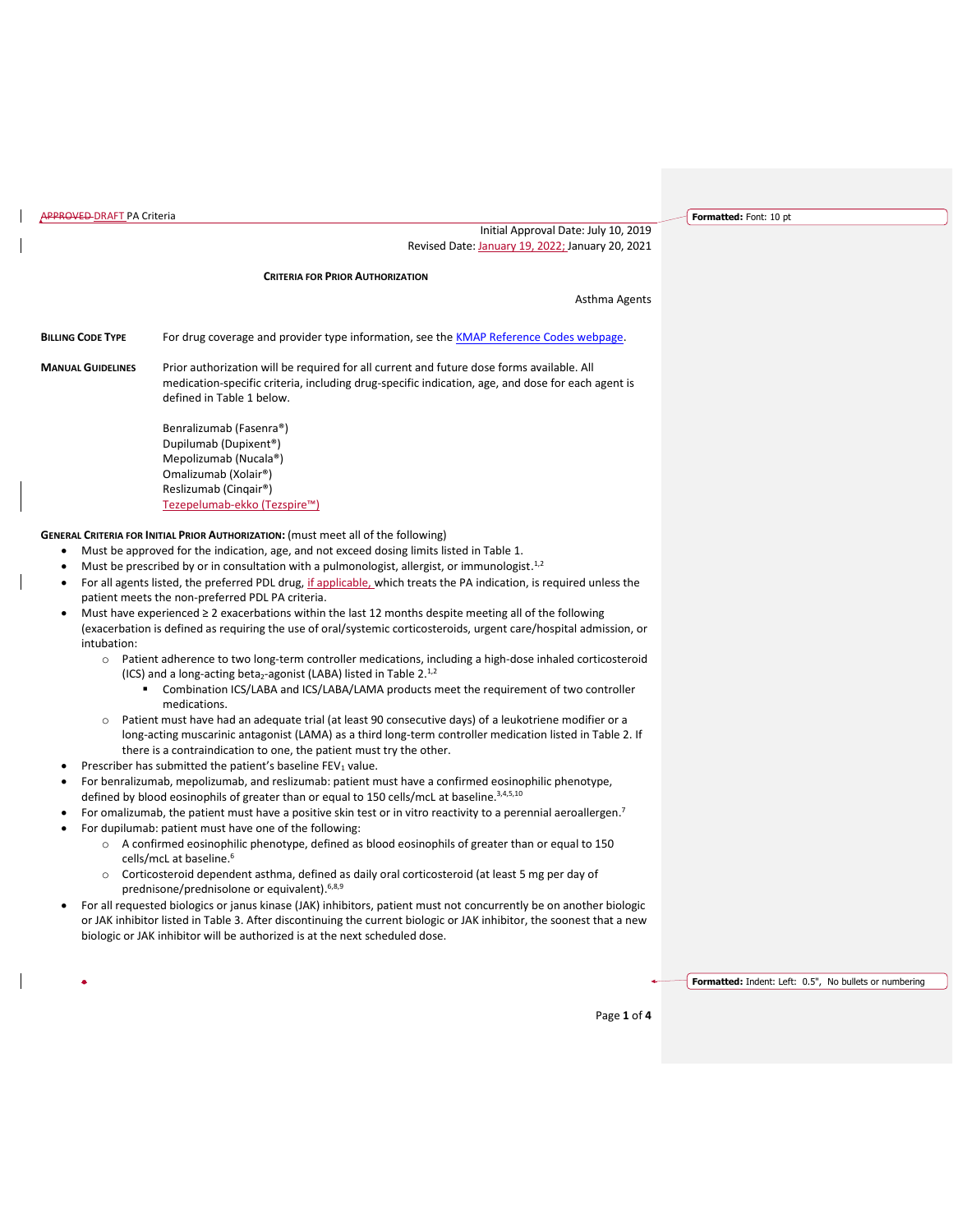| <b>Medication</b>                                                     | Indication(s)                                                                                                    | Age                              | <b>Dosing Limits</b>                                                                                                                                                        |
|-----------------------------------------------------------------------|------------------------------------------------------------------------------------------------------------------|----------------------------------|-----------------------------------------------------------------------------------------------------------------------------------------------------------------------------|
|                                                                       | <b>Interleukin-4 Receptor Antagonists</b>                                                                        |                                  |                                                                                                                                                                             |
| Dupilumab (Dupixent <sup>®</sup> )                                    | Moderate to severe asthma -<br>eosinophilic phenotype<br>Moderate to severe asthma -<br>corticosteroid dependent | $\geq 6$ years                   | Pediatric dosing<br>6 to 11 years (dosing also based on weight):<br>15 to < 30 kg: 100 mg SC every 2<br>weeks or 300 mg every 4 weeks.<br>≥ 30 kg: 200 mg SC every 2 weeks. |
|                                                                       | Moderate to severe asthma<br>with comorbid atopic<br>dermatitis                                                  |                                  | $\geq$ 12 years: 600mg SC initially, then 300mg<br>every 2 weeks.                                                                                                           |
|                                                                       |                                                                                                                  | <b>Interleukin-5 Antagonists</b> |                                                                                                                                                                             |
| Benralizumab<br>(Fasenra®)                                            | Severe Asthma                                                                                                    | $\geq$ 12 years                  | 30 mg SC every 4 weeks for the first 3 doses,<br>and then every 8 weeks.                                                                                                    |
| Mepolizumab<br>(Nucala <sup>®</sup> )                                 | Severe Asthma                                                                                                    | $\geq 6$ years                   | 6 - 11 years: 40 mg SQ every 4 weeks.<br>12 years and older: 100 mg SC every 4 weeks.                                                                                       |
| Reslizumab (Cinqair®)                                                 | Severe Asthma                                                                                                    | $\geq$ 18 years                  | 3 mg/kg IV once every 4 weeks.                                                                                                                                              |
|                                                                       | IgG monoclonal antibodies (IgE Inhibitors)                                                                       |                                  |                                                                                                                                                                             |
| Omalizumab (Xolair®)                                                  | Moderate to Severe Asthma                                                                                        | $\geq 6$ years                   | 375 mg SC every 2 weeks (dosing is based on<br>weight and pretreatment IgE level).                                                                                          |
|                                                                       | <b>Thymic Stromal Lymphopoietin (TSLP) blocker,</b>                                                              |                                  |                                                                                                                                                                             |
| Tezepelumab-ekko<br>(Tezspire™)<br>SC: subcutaneous. IV: intravenous. | Severe asthma                                                                                                    | $\geq$ 12 years                  | 210mg SC every 4 weeks                                                                                                                                                      |

**LENGTH OF APPROVAL (INITIAL):** 12 months

## **CRITERIA FOR RENEWAL PRIOR AUTHORIZATION:** (must meet all of the following)

- Patient demonstrates at least one of the following:
	- o A decrease in frequency of exacerbations from baseline (defined as a reduction of oral/systemic corticosteroids of at least 50% and/or asthma-related hospitalization and/or asthma-related emergency department visits).<sup>2</sup>
	- $\circ$  Improved lung function, defined as an FEV<sub>1</sub> increase of at least 100mL over baseline.
- Must not exceed dosing limits listed in Table 1.
- For all requested biologics or janus kinase (JAK) inhibitors, patient must not concurrently be on another biologic or JAK inhibitor listed in Table 3. After discontinuing the current biologic or JAK inhibitor, the soonest that a new biologic or JAK inhibitor will be authorized is at the next scheduled dose.

### **LENGTH OF APPROVAL (RENEWAL):** 12 months

**FOR DRUGS THAT HAVE A CURRENT PA REQUIREMENT, BUT NOT FOR THE NEWLY APPROVED INDICATIONS, FOR OTHER FDA-APPROVED INDICATIONS, AND FOR CHANGES TO AGE REQUIREMENTS NOT LISTED WITHIN THE PA CRITERIA:**

• **THE PA REQUEST WILL BE REVIEWED BASED UPON THE FOLLOWING PACKAGE INSERT INFORMATION: INDICATION, AGE, DOSE, AND ANY PRE-REQUISITE TREATMENT REQUIREMENTS FOR THAT INDICATION.**

**LENGTH OF APPROVAL (INITIAL AND RENEWAL):** 12 months

**Formatted:** Font: 10 pt

**Formatted:** Centered

**Formatted Table Formatted:** Font: Bold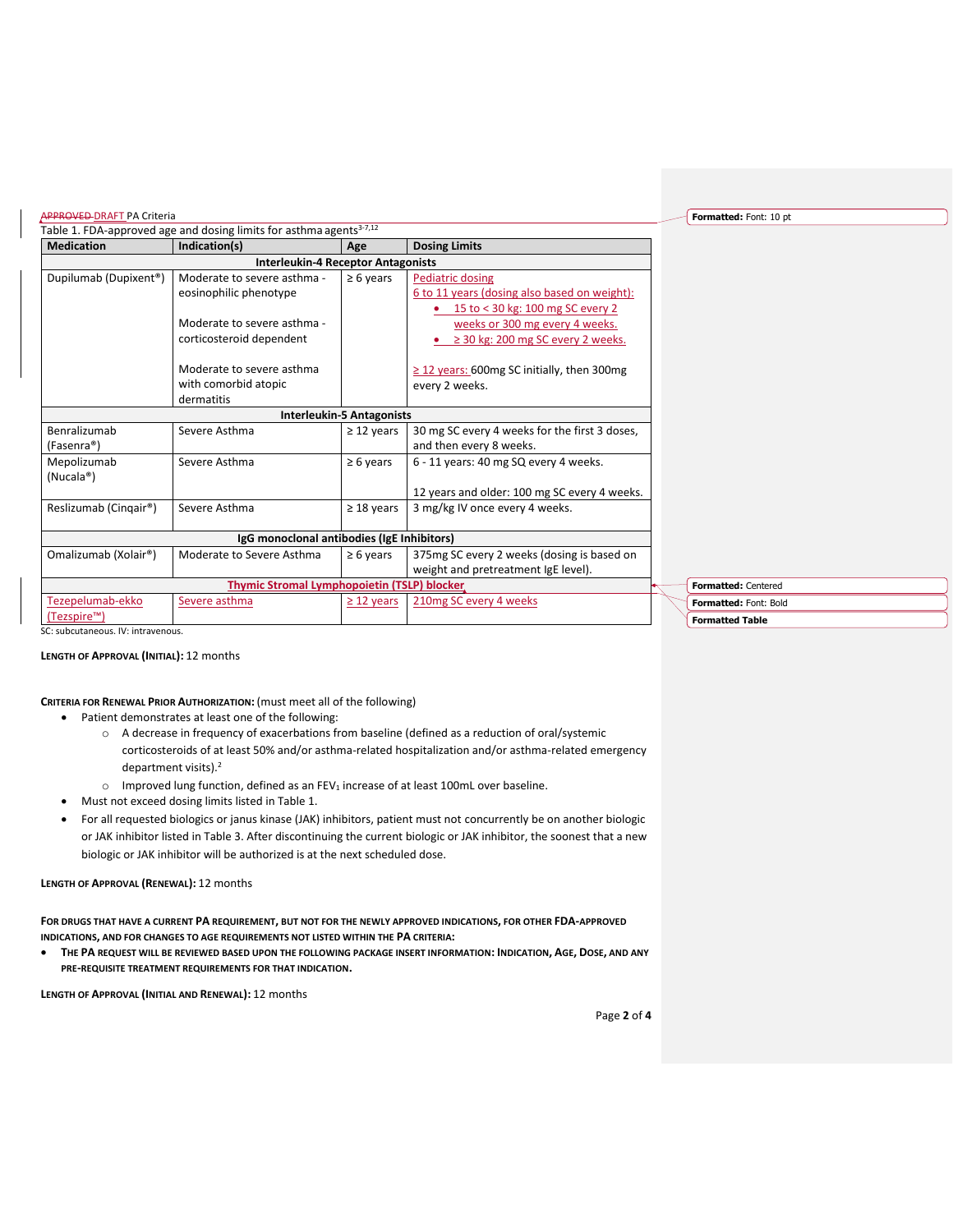# **APPROVED DRAFT PA Criteria**

## **Formatted:** Font: 10 pt

### Table 2. List of conventional therapy in the treatment of asthma

| <b>Inhaled</b><br>Corticosteroids (ICS) | Long-Acting Beta-<br><b>Agonists (LABA)</b> | <b>Combination Agents</b> | <b>Long-Acting</b><br><b>Muscarinic</b><br><b>Antagonists (LAMA)</b> | Leukotriene<br><b>Modifiers</b> |
|-----------------------------------------|---------------------------------------------|---------------------------|----------------------------------------------------------------------|---------------------------------|
| Beclomethasone                          | Salmeterol                                  | Fluticasone/Salmeterol    | Tiotropium (Spiriva                                                  | Montelukast                     |
| (Qvar)                                  | (Serevent)                                  | (Advair, AirDuo, Wixela)  | Respimat)                                                            | (Singulair)                     |
| Budesonide                              |                                             | Budesonide/Formotero      |                                                                      | Zafirlukast (Accolate)          |
| (Pulmicort)                             |                                             |                           |                                                                      |                                 |
|                                         |                                             | (Symbicort)               |                                                                      |                                 |
| Ciclesonide                             |                                             | Mometasone/Formoter       |                                                                      | Zileuton (Zyflo)                |
| (Alvesco)                               |                                             | ol                        |                                                                      |                                 |
|                                         |                                             | (Dulera)                  |                                                                      |                                 |
| Flunisolide                             |                                             | Fluticasone/Vilanterol    |                                                                      |                                 |
| (Aerospan)                              |                                             | (Breo Ellipta)            |                                                                      |                                 |
| Fluticasone                             |                                             | Fluticasone/Umeclidini    |                                                                      |                                 |
| (Flovent, Armonair,                     |                                             | um/Vilanterol (Trelegy    |                                                                      |                                 |
| Arnuity)                                |                                             | Ellipta)                  |                                                                      |                                 |
|                                         |                                             |                           |                                                                      |                                 |
| Mometasone                              |                                             |                           |                                                                      |                                 |
| (Asmanex)                               |                                             |                           |                                                                      |                                 |

# Table 3. List of biologic agents/janus kinase inhibitors (agents not to be used concurrently)

| <b>Biologic Agents/Janus Kinase Inhibitors</b> |                                                |                                          |  |  |  |  |
|------------------------------------------------|------------------------------------------------|------------------------------------------|--|--|--|--|
| Actemra® (tocilizumab)                         | Ilumya™ (tildrakizumab-asmn)                   | Silig <sup>®</sup> (brodalumab)          |  |  |  |  |
| Adbry <sup>™</sup> (tralokinumab)              | Kevzara® (sarilumab)                           | Simponi <sup>®</sup> (golimumab)         |  |  |  |  |
| Benlysta <sup>®</sup> (belimumab)              | Kineret <sup>®</sup> (anakinra)                | Simponi Aria (golimumab)                 |  |  |  |  |
| Cimzia <sup>®</sup> (certolizumab)             | Nucala <sup>®</sup> (mepolizumab)              | Skyrizi <sup>™</sup> (risankizumab-rzaa) |  |  |  |  |
| Cingair <sup>®</sup> (reslizumab)              | Olumiant <sup>®</sup> (baricitinib)            | Stelara® (ustekinumab)                   |  |  |  |  |
| Cosentyx® (secukinumab)                        | Opzelura <sup>™</sup> (ruxolitinib)            | Taltz <sup>®</sup> (ixekizumab)          |  |  |  |  |
| Dupixent <sup>®</sup> (dupilumab)              | Orencia <sup>®</sup> (abatacept)               | Tezspire™ (tezepelumab-ekko)             |  |  |  |  |
| Enbrel <sup>®</sup> (etanercept) & biosimilars | Remicade® (infliximab) & biosimilars           | Tremfya® (guselkumab)                    |  |  |  |  |
| (Erelzi™, Eticovo®)                            | (Avsola™, Inflectra®, Ixifi™,                  |                                          |  |  |  |  |
|                                                | Renflexis <sup>®</sup> )                       |                                          |  |  |  |  |
| Entyvio <sup>®</sup> (vedolizumab)             | Rinvoq™ (upadacitinib)                         | Tysabri <sup>®</sup> (natalizumab)       |  |  |  |  |
| Fasenra™ (benralizumab)                        | Rituxan <sup>®</sup> (rituximab) & biosimilars | Xeljanz® (tofacitinib)                   |  |  |  |  |
|                                                | (Riabni™, Ruxience™, Truxima®)                 |                                          |  |  |  |  |
| Humira® (adalimumab) & biosimilars             | Rituxan Hycela™                                | Xeljanz XR® (tofacitinib)                |  |  |  |  |
| (Abrilada™, Amjevita™, Cyltezo™,               | (rituximab/hyaluronidase)                      |                                          |  |  |  |  |
| <u>Hulio™, Hyrimoz™, Yusimry™)</u>             |                                                |                                          |  |  |  |  |
| llaris <sup>®</sup> (canakinumab)              | Saphnelo <sup>™</sup> (anifrolumab)            | Xolair <sup>®</sup> (omalizumab)         |  |  |  |  |
|                                                |                                                | Amevive® (alefacept)                     |  |  |  |  |